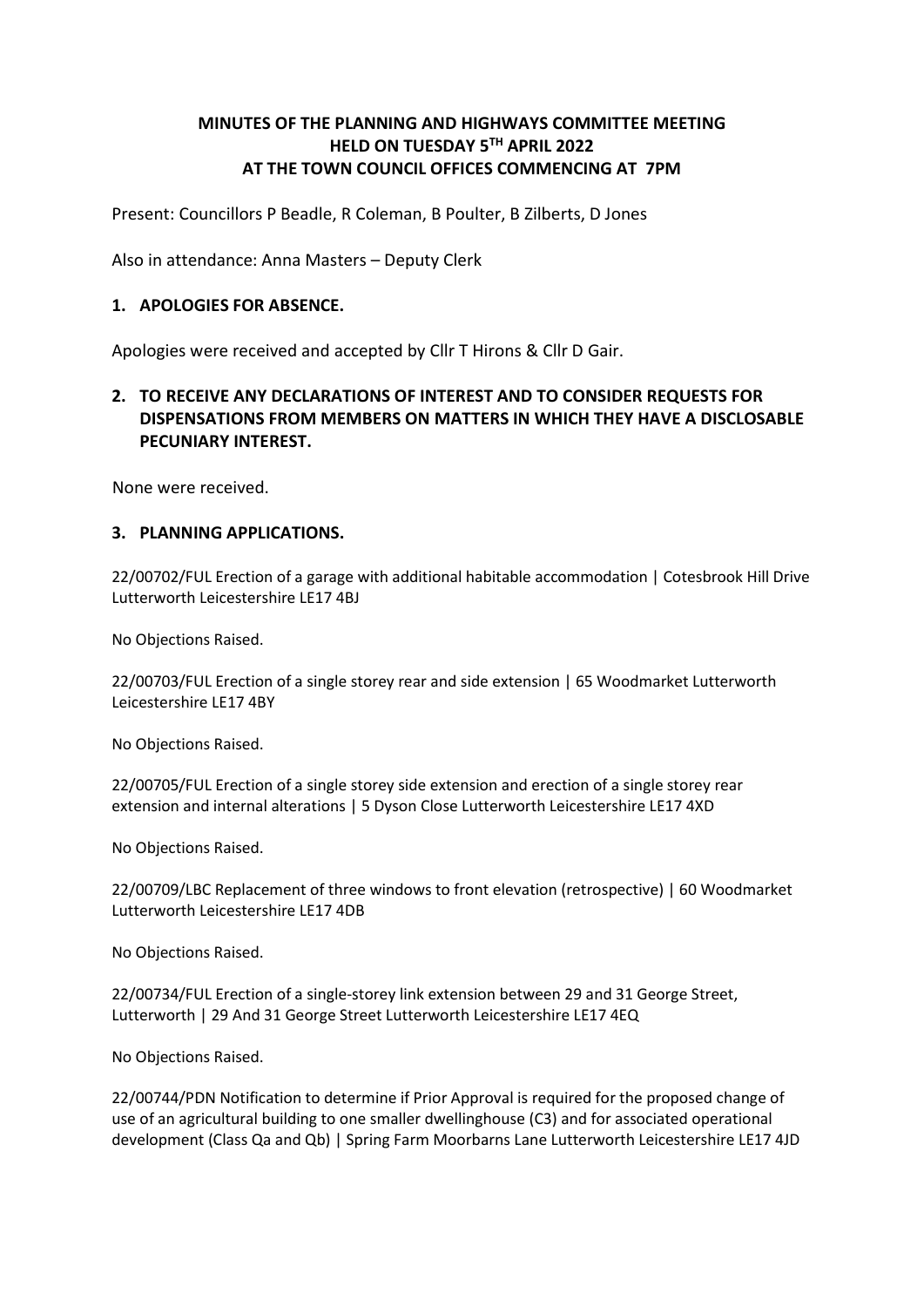Lutterworth Town Council would ask for this application to be deferred until they have received the planning application for the dwelling house itself.

22/00748/LBC Erection of a single-storey link extension between 29 and 31 George Street, Lutterworth with internal alterations to the layout of 29 George Street | 29 And 31 George Street Lutterworth Leicestershire LE17 4EQ

No Objections Raised.

22/00755/PDN Application to determine if prior approval is required for a proposed: Installation, Alteration or Replacement of other Solar Photovoltaics (PV) equipment on the Roofs of Nondomestic Buildings - The Town and Country Planning (General Permitted Development) (England) Order 2015 (as amended) - Schedule 2, Part 14, Class J | Unit 2110 Wellington Parkway Lutterworth Leicestershire LE17 4XW

No Objections Raised.

## 4. PLANNING APPLICATIONS GRANTED, REFUSED OR WITHDRAWN.

Members noted the report.

## 5. PLANNING ENFORCEMENTS OPEN CASES.

Members noted the report, there were no open cases.

### 6. PLANNING APPLICATION - 21/02072/FUL

Erection of a building for classrooms, group and ancillary rooms, with associated external works and landscaping and extension of existing car park, Wycliffe C Of E Primary School, Moorbarns Lane, Lutterworth

Members noted the planning application has been amended.

## 7. PLANNING APPLICATION - 21/00621/PCD

Members noted the information.

## 8. PLANNING ENFORCEMENT CASE SUBMITTED

Members noted the email update received from Michaela Barton at HDC.

#### 9. STREET NAMING, MAGNA PARK SOUTH

Members noted the information attached.

#### 10. MVAS MONITOR